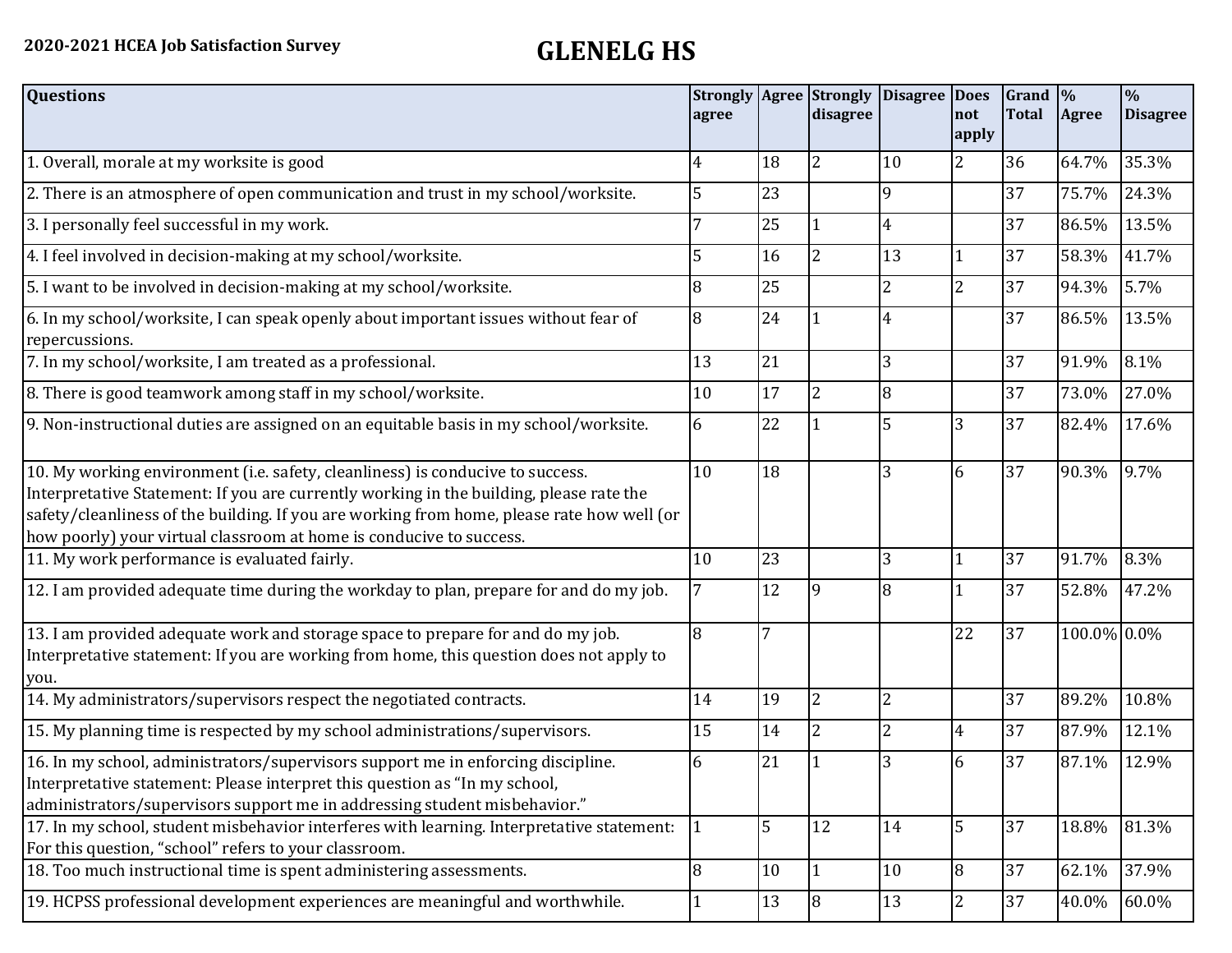| 20. Increased workload has contributed to a decline in my morale.                                                                                          | 13              | 13             | $\vert$ 1      | 9            | $\mathbf{1}$   | 37 | 72.2% | 27.8% |
|------------------------------------------------------------------------------------------------------------------------------------------------------------|-----------------|----------------|----------------|--------------|----------------|----|-------|-------|
| 21. I am paid fairly.                                                                                                                                      | 4               | 16             | 5              | 12           |                | 37 | 54.1% | 45.9% |
| 22. I have confidence in the leadership exhibited by the HCPSS Superintendent.                                                                             | 6               | 14             | 4              | 12           |                | 36 | 55.6% | 44.4% |
| 23. I have confidence in the leadership exhibited by the Howard County Board of<br>Education.                                                              |                 | 17             | 6              | 13           |                | 36 | 47.2% | 52.8% |
| 24. I have confidence in the leadership exhibited by the Howard County Education<br>Association (HCEA).                                                    | 14              | 19             |                | 3            |                | 37 | 91.7% | 8.3%  |
| 25. I feel that HCPSS offers me the possibility of advancing professionally in the field of<br>education.                                                  | 5               | 24             |                | 6            |                | 37 | 80.6% | 19.4% |
| 26. In my position, I receive appropriate and adequate support and training.                                                                               | 6               | 22             | $\overline{2}$ | 7            |                | 37 | 75.7% | 24.3% |
| 27. During this current school year, I have experienced harassing behavior from<br>colleagues.                                                             |                 | $\overline{2}$ | 22             | 11           |                | 37 | 8.3%  | 91.7% |
| 28. During this current school year, I have experienced harassing behavior from<br>administrators/supervisors.                                             | $\mathbf{1}$    | 1              | 24             | 11           |                | 37 | 5.4%  | 94.6% |
| 29. During this current school year, I have experienced harassing behavior from parents.                                                                   |                 | 11             | 10             | 16           |                | 37 | 29.7% | 70.3% |
| 30. At my school I spend most of my PIP time on non-instructional activities.                                                                              | $\overline{2}$  | 7              | 3              | 16           | 9              | 37 | 32.1% | 67.9% |
| 31. At my school our administrator includes time during PIP for teacher-initiated<br>collaboration.                                                        | 3               | 13             | $\overline{2}$ | 10           | 9              | 37 | 57.1% | 42.9% |
| 32. In my school, I spend too much time in meetings.                                                                                                       | $\overline{2}$  | 15             |                | 17           | $\overline{2}$ | 37 | 48.6% | 51.4% |
| 33. In my school, there is adequate support for special education students.                                                                                | 8               | 15             | 2              | 5            | 7              | 37 | 76.7% | 23.3% |
| 34. My administrator/supervisor provides people working from home with flexibility in<br>their workday.                                                    | 19              | 14             |                | 3            |                | 37 | 91.7% | 8.3%  |
| 35. My administrator/supervisor has reasonable expectations of workload for staff while<br>in virtual learning.                                            | 13              | 18             |                | 4            |                | 36 | 86.1% | 13.9% |
| 36. Students have adequate technology and tools (hardware/software/connectivity) to<br>participate in virtual learning.                                    | $\overline{4}$  | 22             |                | $\mathbf{q}$ | $\overline{2}$ | 37 | 74.3% | 25.7% |
| 37. Staff have adequate technology hardware (e.g. computers, document cameras, other<br>technology hardware) to meet the requirements of virtual learning. | 5               | 21             | 3              |              | $\mathbf{1}$   | 37 | 72.2% | 27.8% |
| 38. HCPSS has provided the software I need to do my job and collaborate with colleagues.                                                                   | 3               | 26             |                | 6            | $\mathbf{1}$   | 37 | 80.6% | 19.4% |
| 39. The software and online services provided by HCPSS to do my job are difficult and/or<br>time-consuming to use.                                         | $\vert 4 \vert$ | 13             | 3              | 17           |                | 37 | 45.9% | 54.1% |
| 40. In my class, I feel that students are engaged in virtual learning                                                                                      | $\mathbf{1}$    | 13             | 10             | 8            | 5              | 37 | 43.8% | 56.3% |
|                                                                                                                                                            |                 |                |                |              |                |    |       |       |